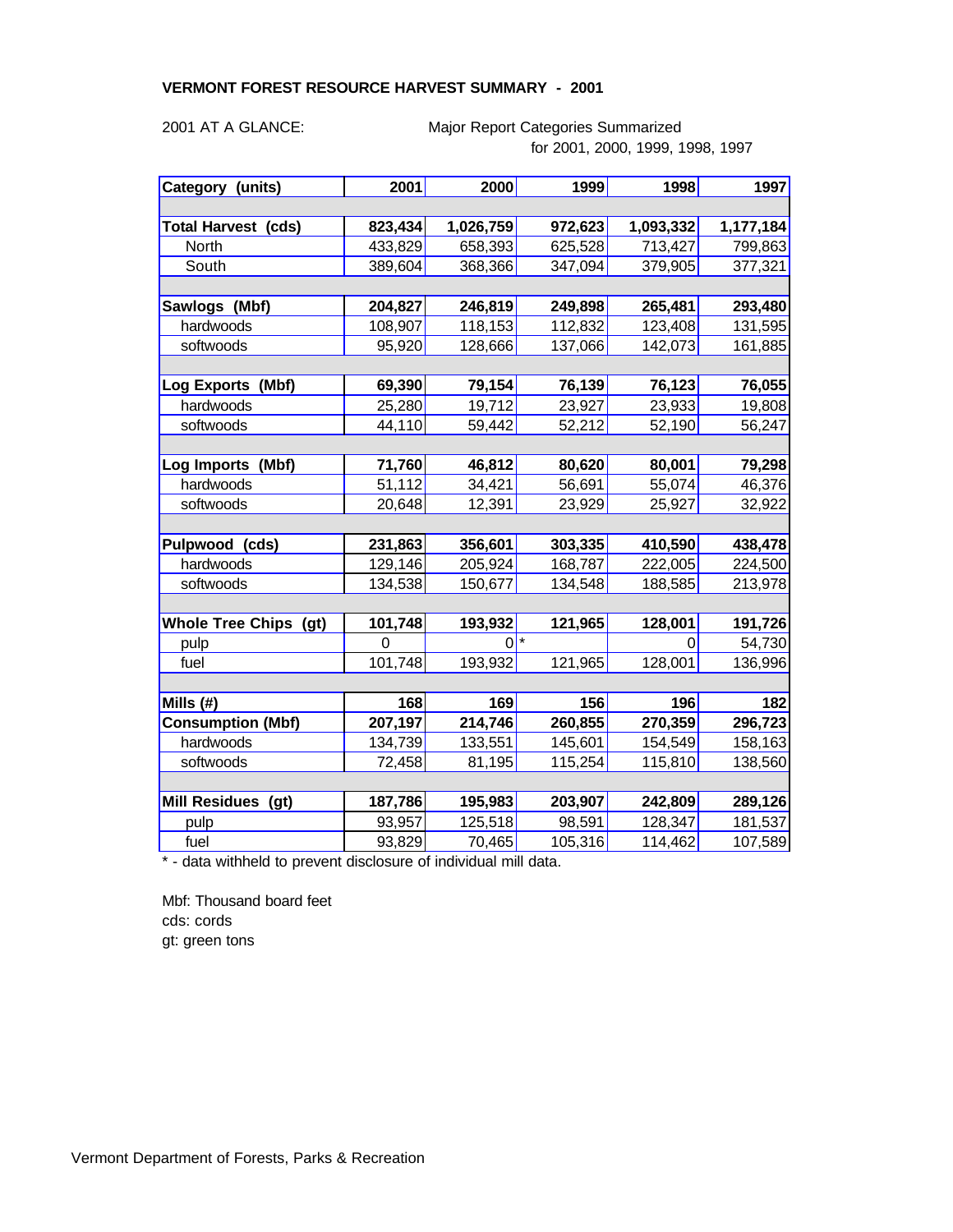## **VERMONT FOREST RESOURCE HARVEST SUMMARY - 2001**

Summation of all products by region

 Sawlogs, Veneer Logs, Pulpwood, Boltwood, and Whole Tree Chips Volumes in Cords

| and $2.5$ Green Tons = 1 Cord |              |              |                     |
|-------------------------------|--------------|--------------|---------------------|
| <b>Species</b>                | <b>North</b> | <b>South</b> | <b>Total</b>        |
| <b>Ash</b>                    | 8,950        | 16,208       | 25,158              |
| Aspen/Poplar                  | 7,730        | 3,748        | 11,478              |
| <b>Basswood</b>               | 994          | 870          | 1,864               |
| <b>Beech</b>                  | 3,394        | 6,922        | 10,316              |
| <b>White Birch</b>            | 13,536       | 8,210        | 21,746              |
| <b>Yellow Birch</b>           | 8,662        | 8,612        | $\overline{17,274}$ |
| <b>Butternut</b>              | 762          | 500          | 1,262               |
| <b>Cherry</b>                 | 2,362        | 3,984        | 6,346               |
| Elm                           | 42           | 32           | 74                  |
| <b>Sugar Maple</b>            | 41,496       | 38,092       | 79,588              |
| <b>Red Maple</b>              | 17,262       | 19,500       | 36,762              |
| <b>Red Oak</b>                | 6,618        | 9,882        | 16,500              |
| <b>White Oak</b>              | 214          | 314          | 528                 |
| <b>Other Hardwood</b>         | 86,998       | 38,916       | 125,914             |
| <b>Total Hardwood</b>         | 199,020      | 155,790      | 354,810             |
|                               |              |              |                     |
| <b>Hemlock</b>                | 42,805       | 38,129       | 80,934              |
| <b>White Pine</b>             | 92,643       | 68,296       | 160,939             |
| <b>Red Pine</b>               | 2,392        | 3,436        | 5,828               |
| <b>Spruce/Fir</b>             | 41,099       | 58,017       | 99,116              |
| <b>Tamarack</b>               | 0            | 386          | 386                 |
| Cedar                         | 44           | 5,918        | 5,962               |
| <b>Other Softwood</b>         | 2,444        | 97           | 2,541               |
| <b>Total Softwood</b>         | 181,427      | 174,278      | 355,705             |
|                               |              |              |                     |
| <b>Mill Residues</b>          | 22,428       | 17,254       | 39,682              |
| <b>Whole Tree Chips</b>       | 30,954       | 42,283       | 73,237              |
|                               |              |              |                     |
| <b>Total Harvest</b>          | 433,829      | 389,604      | 823,434             |
|                               |              |              |                     |

where 2 Cords = 1 MBF

z Other Hardwood category includes volumes from other listed species.

 $\frac{1}{2}$  Whole Tree Chips and Residues are not broken down by species in reporting

z Firewood volume from bolewood is not included.

North: Caledonia, Essex, Franklin, Lamoille, Orange, Orleans, Washington Counties.

South: Addison, Bennington, Chittenden, Rutland, Windham, Windsor Counties.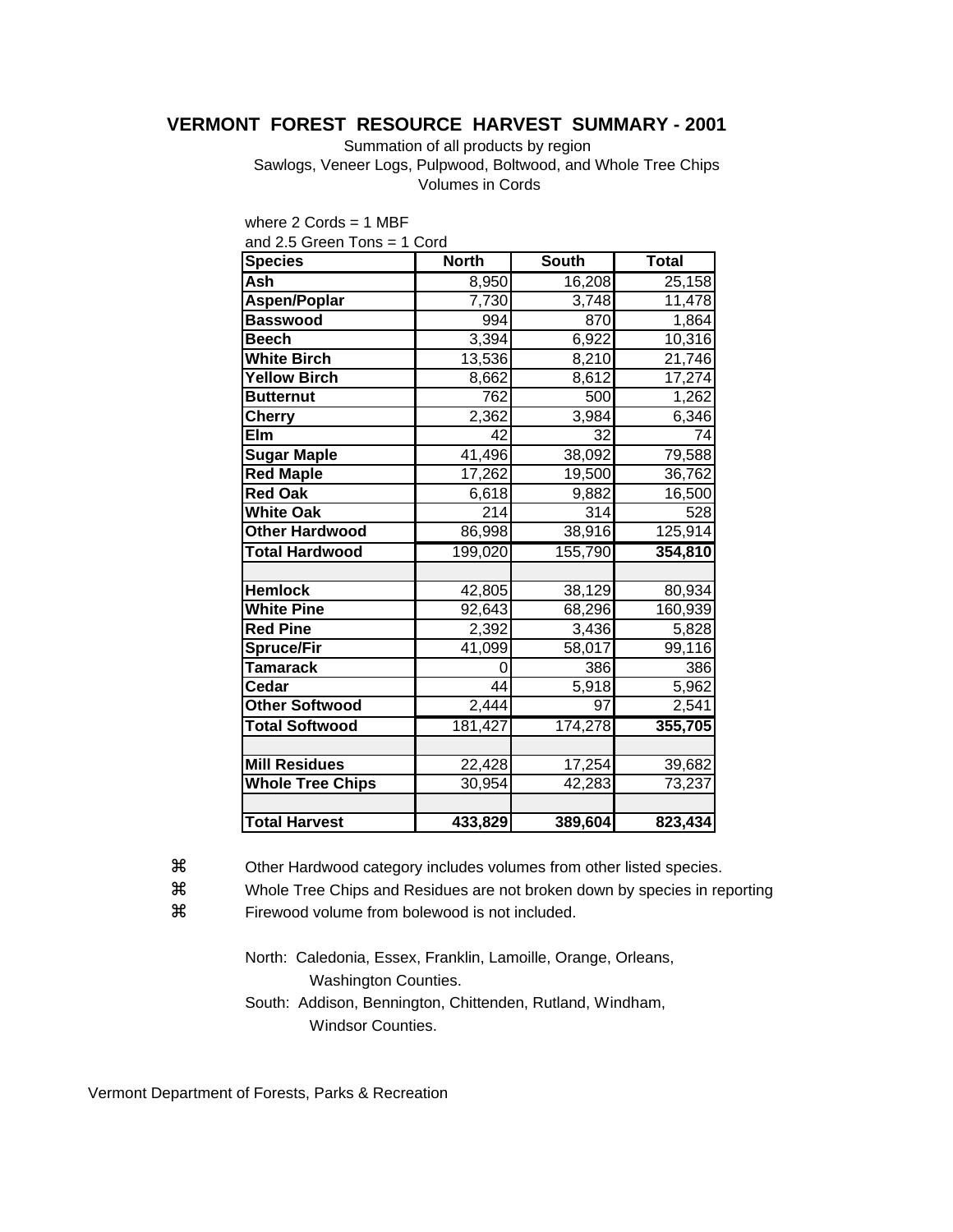### **VERMONT SAWLOG AND VENEER LOG HARVEST - 2001**

Volumes in Mbf (thousand board feet)

|                     | County |          |          |          |            |               |        |        |        |        |          |          |        |         |
|---------------------|--------|----------|----------|----------|------------|---------------|--------|--------|--------|--------|----------|----------|--------|---------|
| Species             | Add    | Ben      | Cal      | Chi      | <b>Ess</b> | Fra           | Lam    | Ora    | Orl    | Rut    | Was      | Wih      | Wis    | Total   |
| Ash                 | 615    | 2,157    | 336      | 144      | 208        | 517           | 996    | 611    | 578    | 2,112  | 632      | 1,375    | 2,035  | 12,316  |
| Aspen               | 124    | 158      | 319      | 4        | 258        | 10            | 124    | 33     | 220    | 381    | 231      | 134      | 211    | 2,207   |
| Basswood            | 79     | 66       | 19       | 14       | 13         | 78            | 90     | 28     | 36     | 110    | 42       | 77       | 142    | 794     |
| <b>Beech</b>        | 240    | 210      | 62       | 33       | 52         | 122           | 171    | 316    | 187    | 732    | 496      | 263      | 393    | 3,277   |
| <b>White Birch</b>  | 503    | 446      | 375      | 24       | 480        | 98            | 1,008  | 775    | 547    | 1,359  | 725      | 383      | 681    | 7,404   |
| <b>Yellow Birch</b> | 332    | 448      | 351      | 75       | 162        | 325           | 776    | 379    | 347    | 635    | 478      | 726      | 467    | 5,501   |
| <b>Butternut</b>    | 45     | 6        | 5        | 33       |            | 122           | 30     | 10     | 4      | 11     | 6        | 3        | 91     | 367     |
| Cherry              | 17     | 334      | 54       | 44       | 17         | 133           | 338    | 54     | 85     | 121    | 101      | 402      | 307    | 2,007   |
| Elm                 | 1,411  | 75       | $\Omega$ | 1        | $\Omega$   | 13            | 3      |        | 0      | 0      | $\Omega$ | $\Omega$ | 155    | 1,659   |
| Sugar Maple         | 2,085  | 3,334    | 1,905    | 1,077    | 979        | 2,948         | 6,163  | 3,495  | 3,375  | 5,366  | 2,616    | 3,628    | 3,504  | 40,475  |
| <b>Red Maple</b>    | 588    | 620      | 1,737    | 111      | 1,531      | 942           | 2,591  | 2,018  | 2,032  | 2,824  | 2,265    | ,549     | 968    | 19,776  |
| <b>Red Oak</b>      | 244    | ,310     | 205      | 162      | 159        | 698           | 441    | 533    | 789    | 1,342  | 507      | 2,438    | 663    | 9,491   |
| <b>White Oak</b>    | 211    | 219      | 5        | 158      | 4          | 10            | 11     | 12     | 6      | 180    | 8        | 197      | 7      | 1,028   |
| Other HW            | 243    | 326      | 110      | 106      | 81         | 124           | 91     | 33     | 93     | 614    | 175      | 380      | 229    | 2,605   |
| <b>Total HW</b>     | 6,737  | 9,709    | 5,483    | 1,986    | 3,945      | 6,140         | 12,833 | 8,298  | 8,299  | 15,787 | 8,282    | 11,555   | 9,853  | 108,907 |
|                     |        |          |          |          |            |               |        |        |        |        |          |          |        |         |
| Hemlock             | 514    | 203      | 630      | 462      | 415        | 2,416         | 439    | 764    | 1.675  | 502    | 452      | 754      | 618    | 9,844   |
| <b>White Pine</b>   | 2,344  | 1,805    | 2,476    | 2,604    | 2,113      | 2,987         | 559    | 4,381  | 7,193  | 5,870  | 626      | 6,954    | 9,065  | 48,977  |
| <b>Red Pine</b>     | 342    | 14       | 406      | 161      | 694        | 112           | 22     | 102    | 300    | 26     | 82       | 161      | 492    | 2,914   |
| Spruce/Fir          | 30     | 152      | 1.823    | 570      | 12,241     | 549           | 1,850  | 403    | 9.829  | 114    | 956,     | 365      | 1,129  | 31,011  |
| Tamarack            | 0      | $\Omega$ | 55       | 0        | 31         | 32            | 0      | 17     | 40     | 0      | 18       | 0        | 0      | 193     |
| Cedar               | 15     | $\Omega$ | 717      | $\Omega$ | 15         | 35            | 10     | 5      | 1997   | 3      | 180      | $\Omega$ | 4      | 2,981   |
| <b>Total SW</b>     | 3,245  | 2,174    | 6,107    | 3,797    | 15,509     | 6,131         | 2,880  | 5,672  | 21,034 | 6,515  | 3,314    | 8,234    | 11,308 | 95,920  |
|                     |        |          |          |          |            |               |        |        |        |        |          |          |        |         |
| Total               | 9,982  | 11,883   | 11,590   | 5,783    |            | 19,454 12,271 | 15,713 | 13,970 | 29,333 | 22,302 | 11,596   | 19,789   | 21,161 | 204,827 |

Add : Addison **Ess : Essex <b>Orl :** Orleans **Ben :** Bennington **Fra :** Franklin/Grand Isle **Rut :** Rutland **Cal :** Caledonia **Lam :** Lamoille **Was :** Washington

**Chi:** Chittenden **Ora:** Orange **Wih:** Windham **Wis :** Windsor

**These abbreviations are used**

**throughout the tables in this report.**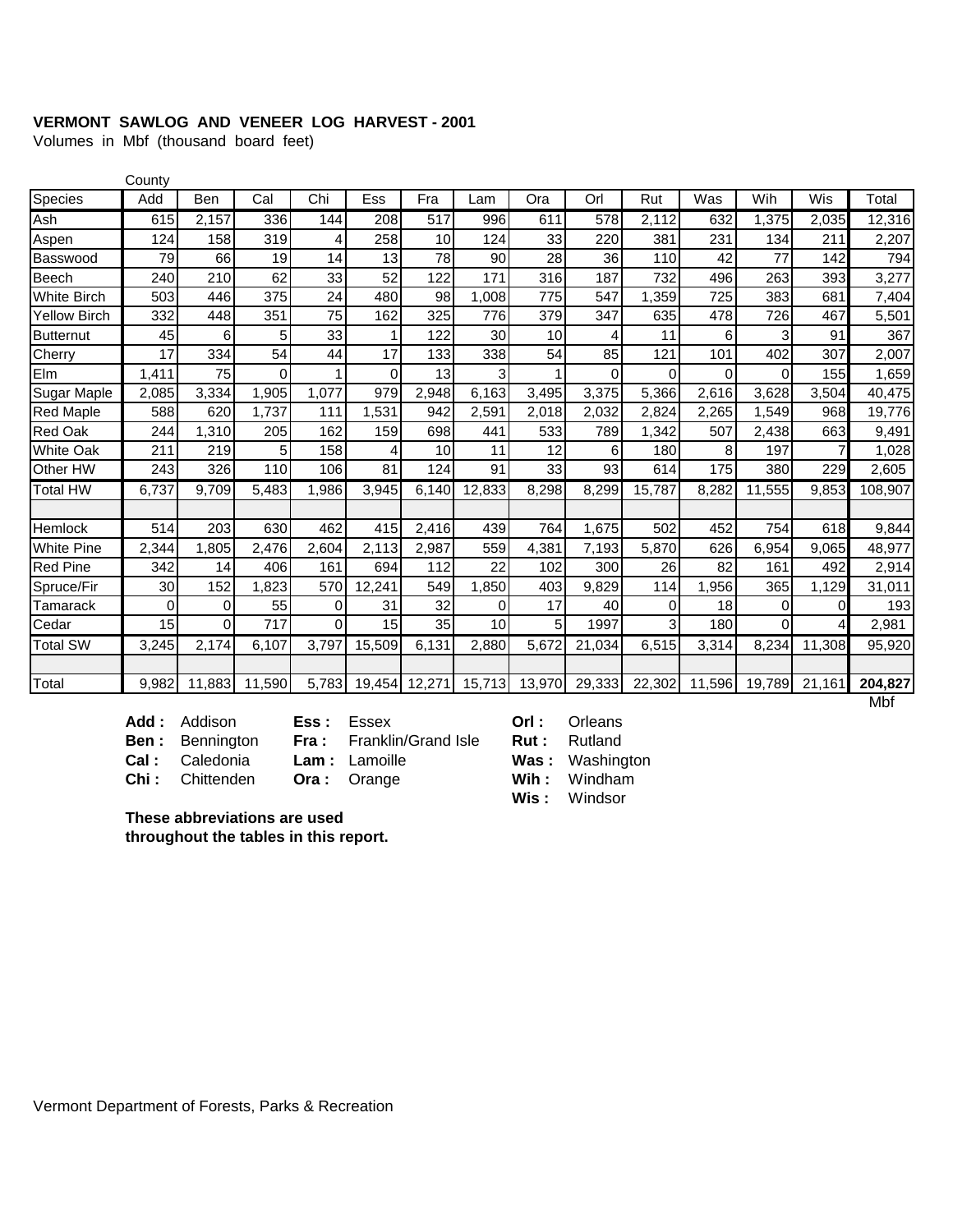### **EXPORT OF SAWLOGS & VENEER LOGS - 2001**

(to other states and countries) Volumes in Mbf

| Species<br>Ash<br>Aspen<br>Basswood<br>Beech | Canada<br>227<br>0<br>$\overline{20}$ | Maine<br>38<br>20 | Mass.<br>50     | <b>NH</b>        | <b>NY</b>       | seas           | Total            |
|----------------------------------------------|---------------------------------------|-------------------|-----------------|------------------|-----------------|----------------|------------------|
|                                              |                                       |                   |                 |                  |                 |                |                  |
|                                              |                                       |                   |                 | 472              | 267             | 0              | 1,054            |
|                                              |                                       |                   | 0               | $\overline{746}$ |                 | 0              | $\overline{773}$ |
|                                              |                                       | 0                 | 0               | 8                | $\overline{21}$ | 0              | 49               |
|                                              | 11                                    | 193               | 5               | 95               | 210             | 0              | $\overline{514}$ |
| W. Birch                                     | 99                                    | 1,043             | 3               | $\overline{319}$ | 579             | 0              | 2,043            |
| Y. Birch                                     | 350                                   | 160               | $\overline{20}$ | 452              | 268             | 0              | 1,250            |
| <b>Butternut</b>                             | 113                                   | 0                 | 0               |                  | 0               | 0              | 114              |
| Cherry                                       | 84                                    | $\overline{0}$    | 10              | 30               | 73              | 7              | 204              |
| Elm                                          | 12                                    | $\overline{0}$    | 0               | 0                | 0               | 0              | 12               |
| S. Maple                                     | 2,891                                 | 158               | 22              | 1,092            | 1,160           | 0              | 5,323            |
| R. Maple                                     | 481                                   | 10,003            | 9               | 455              | 84              | 0              | 11,032           |
| R. Oak                                       | 801                                   | 0                 | 0               | 237              | 132             | 0              | 1,170            |
| W. Oak                                       | 8                                     | $\Omega$          | 0               | 2                | 758             | 0              | 768              |
| Other HW                                     | $\overline{10}$                       | 4                 | 0               | 427              | 533             | 0              | 974              |
| <b>Total HW</b>                              | 5,107                                 | 11,619            | 119             | 4,336            | 4,092           | 7              | 25,280           |
|                                              |                                       |                   |                 |                  |                 |                |                  |
| Hemlock                                      | 2,404                                 | 58                | 175             | 915              | 16              | 0              | 3,568            |
| W. Pine                                      | 3,817                                 | 119               | 30              | 5,136            | 373             | 0              | 9,475            |
| R. Pine                                      | 1,626                                 | 0                 | 0               | 495              | 0               | 0              | 2,121            |
| Spruce/Fir                                   | 23,537                                | 882               | 75              | 4,304            | 0               | 0              | 28,798           |
| <b>Tamarack</b>                              | 65                                    | 0                 | 0               | 59               | 0               | 0              | 124              |
| Cedar                                        | $\overline{19}$                       | $\overline{0}$    | $\overline{0}$  | 3                | $\overline{2}$  | 0              | $\overline{24}$  |
| <b>Total SW</b>                              | 31,468                                | 1,059             | 280             | 10,912           | 391             | $\overline{0}$ | 44,110           |
|                                              |                                       |                   |                 |                  |                 |                |                  |
| Total                                        | 36,575                                | 12,678            | 399             | 15,248           | 4,483           | 7              | 69,390           |

Mbf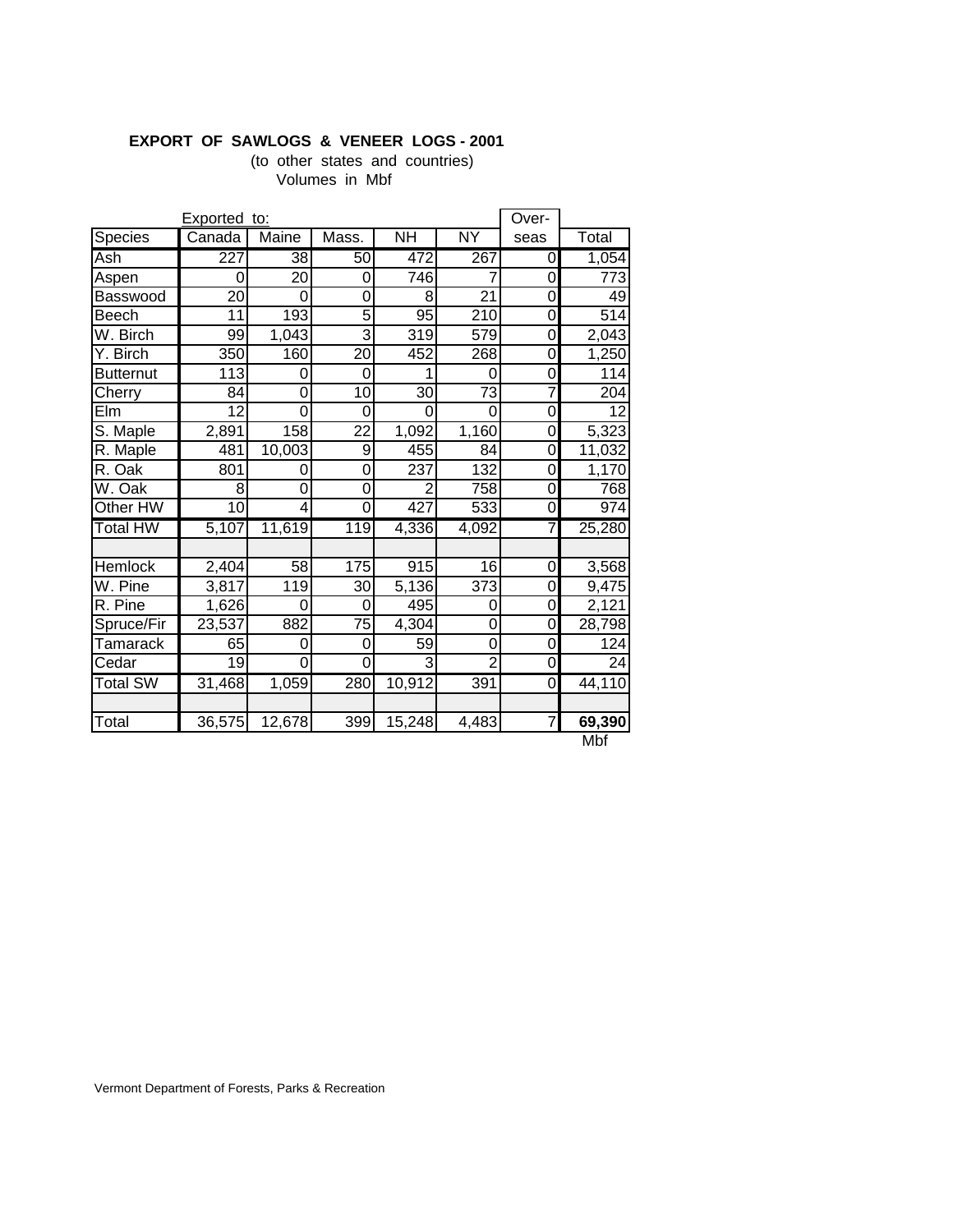## **IMPORT OF SAWLOGS & VENEER LOGS - 2001**

(from other states and countries) Volumes in Mbf

|                        | Imported from: |                 |                  |       |                 |                  |                |                 |
|------------------------|----------------|-----------------|------------------|-------|-----------------|------------------|----------------|-----------------|
| Species                | Canada         | Conn.           | Maine            | Mass. | $\overline{NH}$ | $\overline{NY}$  | PA             | Total           |
| Ash                    | 1              | 165             | 883              | 0     | 741             | 1,628            | 0              | 3,418           |
| Aspen                  | 0              | 0               | 75               | 0     | 321             | 177              | 0              | 573             |
| Basswood               | 0              | $\mathbf 0$     | 5                | 0     | 16              | $\overline{142}$ | 0              | 163             |
| Beech                  | 0              | 0               | $\overline{128}$ | 0     | 283             | 351              | 0              | 762             |
| W. Birch               | 316            | 4               | 193              | 632   | 1,791           | 338              | 0              | 3,274           |
| $\overline{Y}$ . Birch | 173            | $\overline{31}$ | 406              | 875   | 867             | 1,210            | 292            | 3,854           |
| <b>Butternut</b>       | 0              | 0               | 0                | 0     | 1               | 9                | 0              | 10              |
| Cherry                 | 174            | $\overline{2}$  | 334              | 35    | 220             | 1,974            | 1,390          | 4,129           |
| Elm                    | 0              | $\overline{0}$  | 0                | 0     | $\Omega$        |                  | 0              |                 |
| S. Maple               | 588            | 61              | 833              | 95    | 1,378           | 6,660            | 158            | 9,773           |
| R. Maple               | 270            | 54              | 1,034            | 54    | 1,192           | 2,116            | 450            | 5,170           |
| R. Oak                 | 0              | 686             | 5,058            | 0     | 4,941           | 7,201            | 0              | 17,886          |
| W. Oak                 | 0              | 15              | 440              | 0     | 45              | 251              | $\mathbf 0$    | 751             |
| Other HW               | 0              | $\overline{12}$ | 897              | 0     | 261             | 177              | $\overline{2}$ | 1,349           |
| <b>Total HW</b>        | 1,522          | 1,030           | 10,286           | 1,691 | 12,057          | 22,234           | 2,292          | 51,112          |
|                        |                |                 |                  |       |                 |                  |                |                 |
| Hemlock                | 35             | 0               | 45               | 0     | 217             | 681              | 0              | 978             |
| W. Pine                | 57             | 13              | 3,957            | 0     | 5,887           | 9,291            | 0              | 19,205          |
| R. Pine                | 0              | 160             | 10               | 0     | 46              | 64               | 0              | 280             |
| Spruce/Fir             | 41             | 0               | 23               | 17    | 50              | 17               | 0              | 148             |
| Tamarack               | 0              | 0               | 0                | 0     | 0               | 0                | 0              | 0               |
| Cedar                  | 16             | $\overline{0}$  | 0                | 0     | $\overline{20}$ |                  | 0              | $\overline{37}$ |
| <b>Total SW</b>        | 149            | 173             | 4,035            | 17    | 6,220           | 10,054           | 0              | 20,648          |
|                        |                |                 |                  |       |                 |                  |                |                 |
| Total                  | 1,671          | 1,203           | 14,321           | 1,708 | 18,277          | 32,288           | 2,292          | 71,760<br>NAL   |

Mbf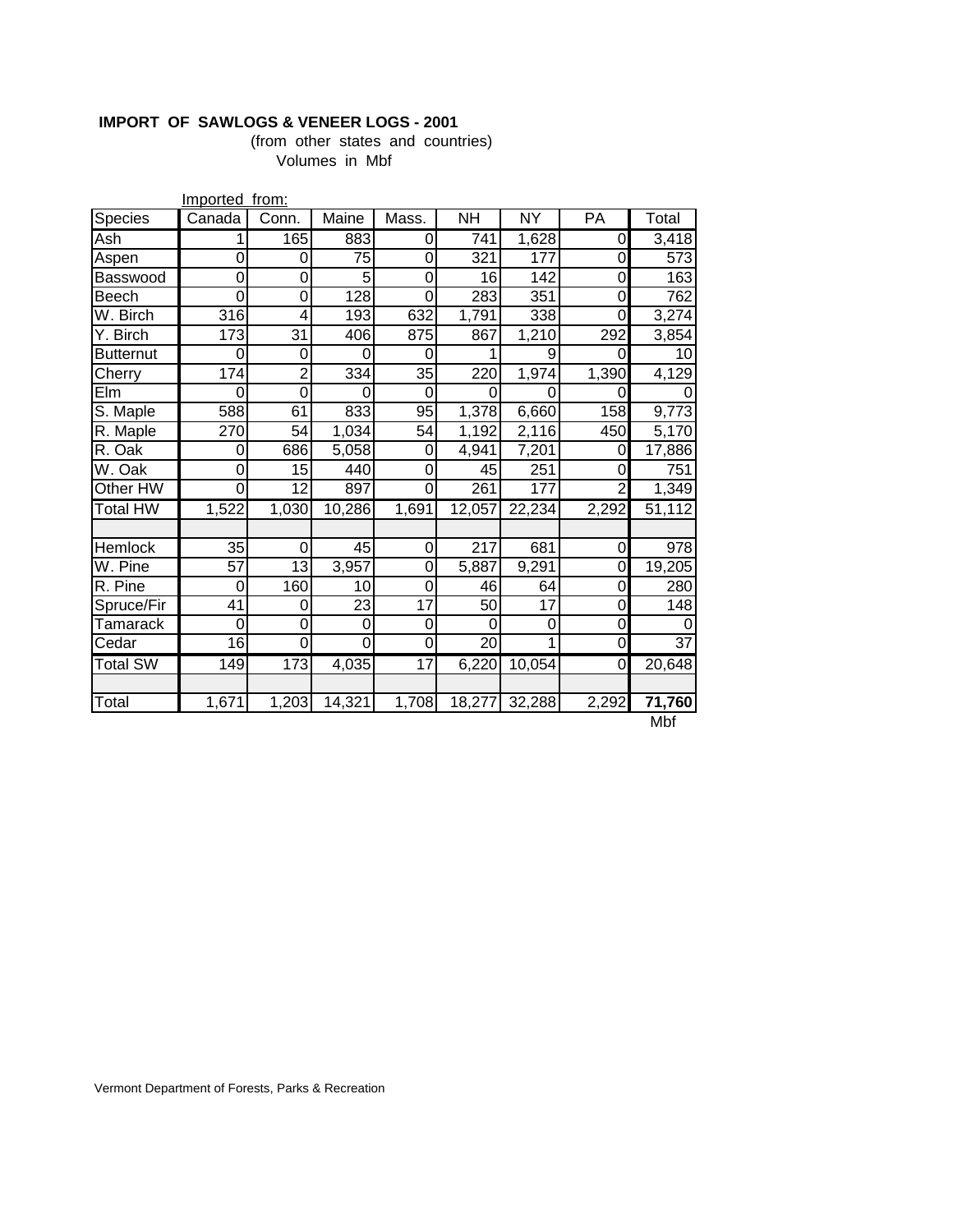# **VERMONT PULPWOOD HARVEST - 2001**

## Volumes in Cords

|  | County |
|--|--------|
|--|--------|

|                    | - - - - -            |                 |              |              |        |       |                    |        |                |                 |                |       |                |                        |
|--------------------|----------------------|-----------------|--------------|--------------|--------|-------|--------------------|--------|----------------|-----------------|----------------|-------|----------------|------------------------|
| Species            | Add                  | Ben             | Cal          | Chi          | Ess    | Fra   | _am                | Ora    | Orl            | Rut             | Was            | Wih   | Wis            | Total                  |
| Aspen              | 17 <sub>1</sub>      | 12 <sub>1</sub> | 2,401        | 103          | 795    | 198   | 180 <mark> </mark> | ,026   | 735            | 15              | 877            | 28    | 437            | 6,824                  |
| <b>Other HW</b>    | 1.425 <mark> </mark> | 5,910           | 15,146       | 461          | 14,845 | 2,566 | 2,352              | 14,843 | 21<br>.667     | .657            | 14,509         | 3,803 | 23,138         | 122,322                |
| Total HW           | 1,442                | 5,922           | 17,546       | 564          | 15,641 | 2,764 | 2,532              | 15,869 | 22,402         | 1,672           | 15,387         | 3,831 | 23,575         | 129, 146               |
|                    |                      |                 |              |              |        |       |                    |        |                |                 |                |       |                |                        |
| <b>Hemlock</b>     | 180                  | 84              | 3,213        | 226          | 690    | 2,252 | 1,184 $\vert$      | 5,074  | 793            | 97              | 1,448          | 44    | 509            | 15,794                 |
| W. Pine            | l .500               | 3,991           | 5,085        | 1,196        | 797    | 4,568 | .434               | 4,185  | 6,410          | 5,578           | 3,462          | 4,567 | 3,593          | 46,365                 |
| Spruce/Fir         | 69                   | 412             | 8,177        | $\mathbf{0}$ | 3,883  | 240   | ,991               | 998    | 13,565         | 71 <sub>1</sub> | 842            | 0     | 92             | 62,159                 |
| Cedar              | 01                   | 0               | $\mathbf{0}$ | $\mathbf{0}$ | 0      | 0     | $\overline{0}$     | 0      | 0              | 0               | 0              | 0     | 0              | 0                      |
| <b>Other SW</b>    | 01                   | 01              | 3,407        | $\mathbf{0}$ | 3,407  | 0     | $\overline{0}$     | 3,407  | $\overline{0}$ | 0               | $\overline{0}$ | 01    | $\overline{0}$ | 10,220                 |
| Total SW           | 1,748                | 4,487           | 19,881       | 1,422        | 8,776  | 7,060 | 4,608              | 13,663 | 20,768         | 5,745           | 5,753          | 4,611 | 4,193          | 134,538 <mark>1</mark> |
|                    |                      |                 |              |              |        |       |                    |        |                |                 |                |       |                |                        |
| <b>Total Plpwd</b> | 3,190                | 10,409          | 37,427       | ,986         | 24,417 | 9,823 | 7,140              | 29,533 | 43,170         | 7,417           | 21,140         | 8,442 | 27,769         | 231,863                |
|                    |                      |                 |              |              |        |       |                    |        |                |                 |                |       |                | Cords                  |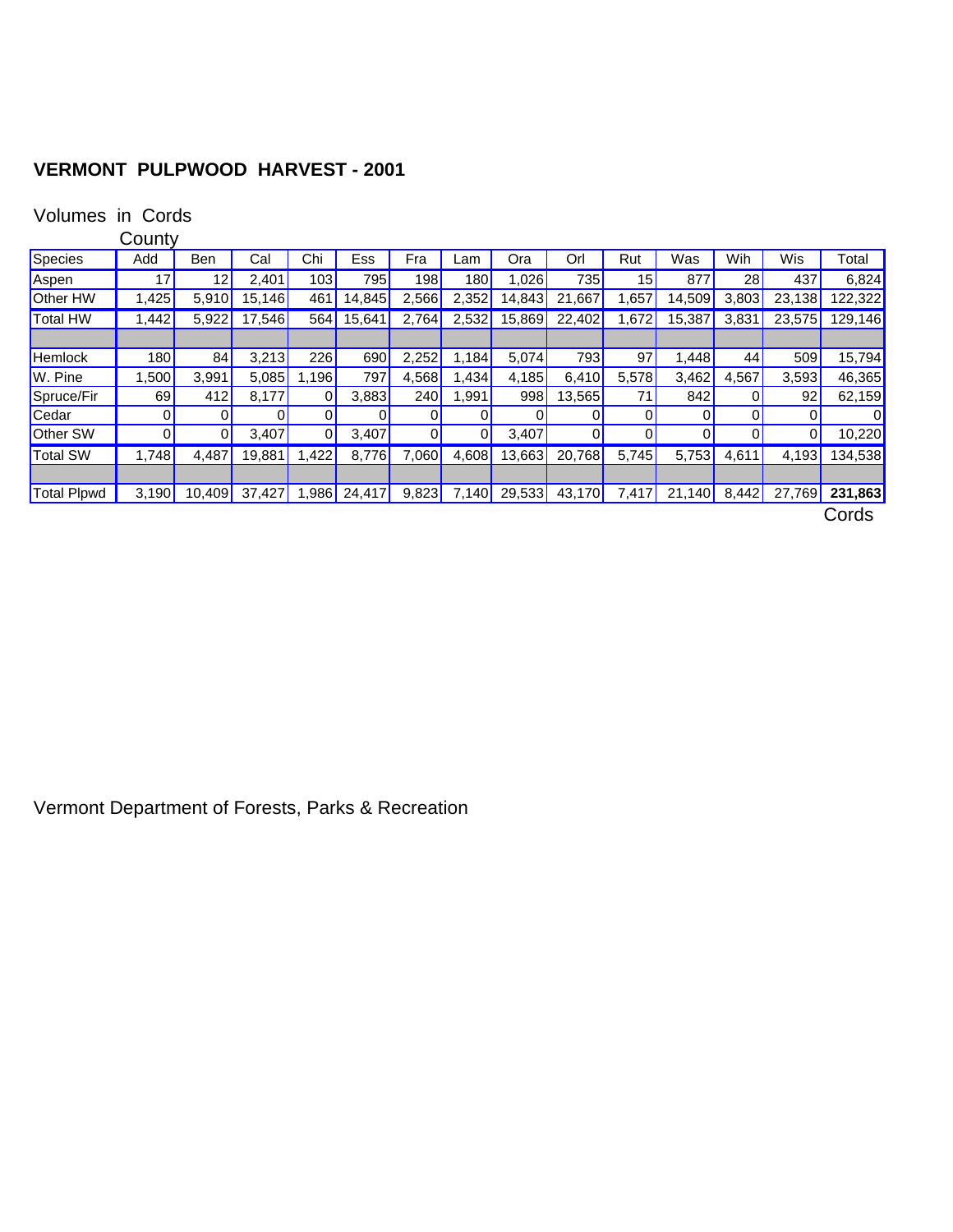## **WOOD CHIP PRODUCTION - 2001**

## **Sawmill Residue Shipments** Volumes in Green Tons

|                   | County |                 |                 |        |            |       |        |        |        |            |                 |        |       |            |
|-------------------|--------|-----------------|-----------------|--------|------------|-------|--------|--------|--------|------------|-----------------|--------|-------|------------|
| Product           | Add    | <b>Ben</b>      | Cal             | Chi    | <b>Ess</b> | Fra   | Lam    | Ora    | Orl    | <b>Rut</b> | Was             | Wih    | Wis   | Total      |
| hardwood pulp     | 3,500  | 3,701           | 0               |        |            |       | 9,115  | 1,170  | 7,474  | 3,957      | 01              | 21,292 | 2,500 | 52,709     |
| softwood pulp     | 665    | 253             | 20 <sub>l</sub> | 0      |            | 2,041 | 2,664  | 7,484  | 2,040  | 12,897     | 01              | 13,184 | 01    | 41,248     |
| <b>Total Pulp</b> | 4,165  | 3,954           | 20              | 0      |            | 2,041 | 11,779 | 8,654  | 9,514  | 16,854     | $\overline{0}$  | 34,476 | 2,500 | 93,957     |
|                   |        |                 |                 |        |            |       |        |        |        |            |                 |        |       |            |
| hardwood fuel     | 1,139  | 040.            | 50              | 4,464  | 19,000     | 168   | 12,686 | 2,000  | 8,353  | 3,182      | 10 <sup>1</sup> | 12,981 | 5,028 | 70,101     |
| softwood fuel     |        | 35 <sub>1</sub> | ΩI              | 16,137 | 270        | 874   | 0      | .500   | 2,450  | 300        | $\overline{0}$  |        | 2,162 | 23,728     |
| <b>Total Fuel</b> | 1,139  | .075            | 50              | 20,601 | 19,270     | .042  | 12,686 | 3,500  | 10,803 | 3,482      | 10 <sub>1</sub> | 12,981 | 7,190 | 93,829     |
|                   |        |                 |                 |        |            |       |        |        |        |            |                 |        |       |            |
| <b>Total</b>      | 5,304  | 5,029           | 70              | 20,601 | 19,270     | 3,083 | 24,465 | 12,154 | 20,317 | 20,336     | 10 <sub>1</sub> | 47,457 | 9,690 | 187,786    |
|                   |        |                 |                 |        |            |       |        |        |        |            |                 |        |       | green tons |

**73,237**

cords

## **Whole Tree Chip Harvest** Volumes in Green Tons

|              | Countv |     |        |               |       |             |       |        |     |     |           |     |        |         |
|--------------|--------|-----|--------|---------------|-------|-------------|-------|--------|-----|-----|-----------|-----|--------|---------|
| <b>Use</b>   | Add    | Ben | Cal    | Chi           | Ess   | Fra         | Lam   | Ora    | Orl | Rut | Was       | Wih | Wis    | Total   |
| Pulp         |        |     |        |               |       |             |       |        |     |     |           |     |        |         |
| <b>Fuel</b>  | 3,991  | ΟI  | 11,723 | 14.966        | 2.373 | 7.982       | 6,329 | 25.809 |     |     | 593 3,292 |     | 24.690 | 101,748 |
|              |        |     |        |               |       |             |       |        |     |     |           |     |        |         |
| <b>Total</b> | 3,991  | 0   |        | 11,723 14,966 |       | 2,373 7,982 | 6,329 | 25,809 |     |     | 593 3,292 |     | 24,690 | 101,748 |

\* - data withheld to prevent disclosure of individual mill data. Total does not include withheld da green tons

NB: The data shown above do not include other mill residues used for **39,682**

fuel such as bark, sawdust, and shavings. The state of the state of the state of the state of the state of the state of the state of the state of the state of the state of the state of the state of the state of the state o